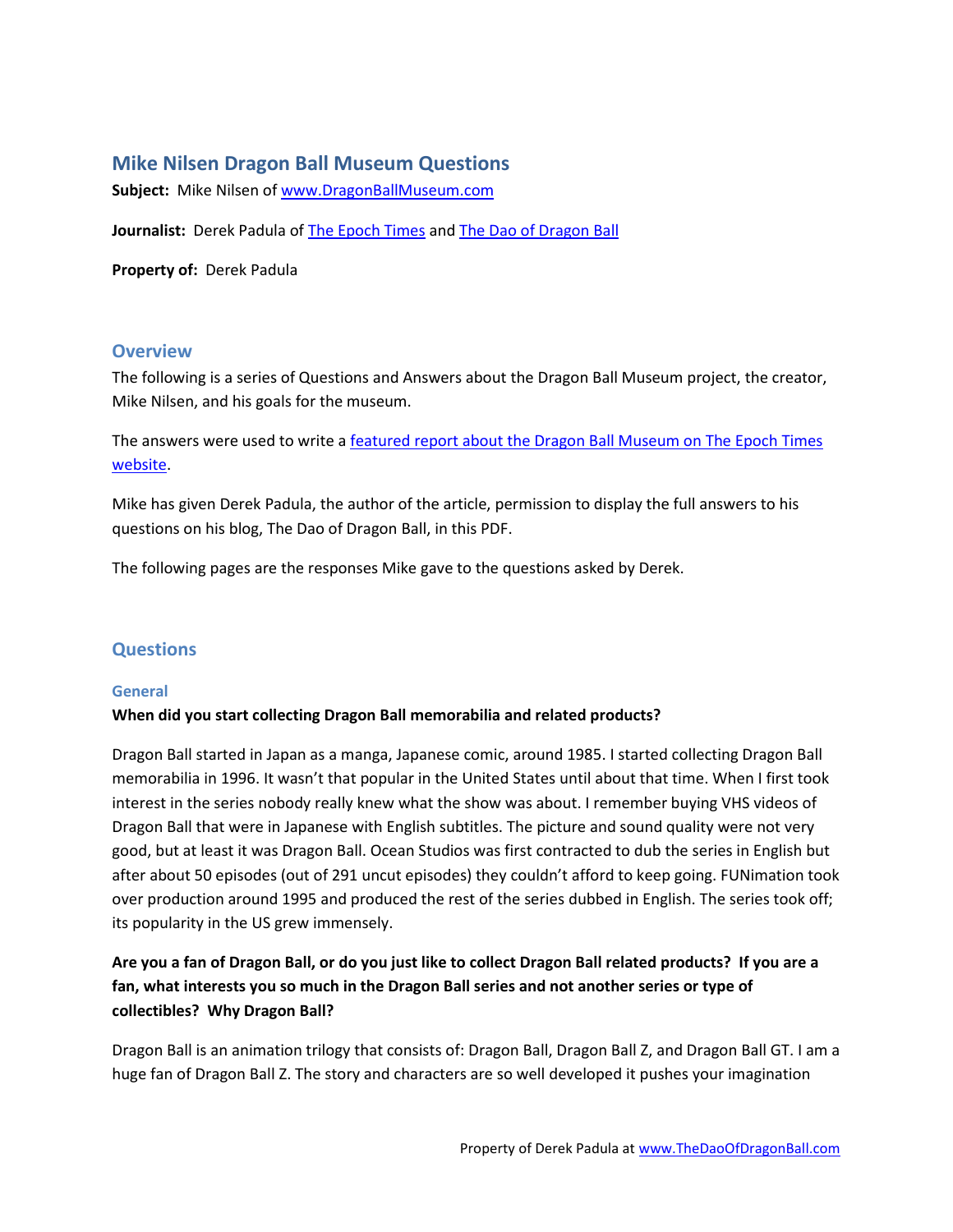and challenges your creativity. The series also teaches you valuable characteristics like: trustworthiness, teamwork, loyalty, honor and hope. Dragon Ball Z has been labeled as the greatest story ever told. It is comprised of about 291 episodes, 13 feature length movies, and two background story specials. That's over 100 hours of pure non-stop action. That's not including the Dragon Ball or Dragon Ball GT series.

# **Where are you located? Do you still live in Duluth, Minnesota? Is your collection in the same location or stored elsewhere?**

I currently live in Duluth, Minnesota. My collection is stored in a secure facility away from the elements and has been insured with the American Collectors Insurance Inc.

### **Purpose**

# **The website succinctly describes the purpose of your museum. Is there anything else you would like to add to this description?**

The Dragon Ball Museum Exhibit is just a small piece to the overall venture. I have a few amazing surprises in store for Dragon Ball fans. It's just a matter of time before Dragon Ball Museum becomes reality.

# **You mentioned previously that this exhibit would help teach children how to live a healthy lifestyle. Please describe how you believe it will do so.**

It is too early to determine what all will be included in the exhibit. However, the exhibit will illustrate a few main topics such as: what consists of a nutritional diet, what are different types of recommended physical activity as well as lengths of time for physical activity, and the benefits for achieving a higher education. The healthy lifestyle topic is just a small part of the exhibit. There are many surprises that are in store for Dragon Ball fans.

### **Goals and Vision**

### **When did you start the Dragon Ball Museum project?**

When I was about 12 years old I wanted to do something on a large scale. However, I didn't know what. The Guinness World Records Book fascinated me and then it clicked. I thought it would be a great idea to set a Guinness World Record. Being only 12 years old it seemed pretty impossible to be the best in the world at something, so I decided to move on. The following year my younger brother introduced me to a Japanese animation show called Dragon Ball Z. We started watching the episodes and it was quite exciting. Over the next few years I started collecting Dragon Ball related memorabilia. A few years later I realized I had quite the collection. That's when I figured I could try an attempt to set a Guinness World Record for the Largest Collection. I set the record in January of 2007. Family and friends were amazed at my collection. We also realized how popular the series actually was. I had items from countries all over the world. I figured I should create a children's museum exhibit, so that Dragon Ball fans everywhere could see and enjoy its popularity.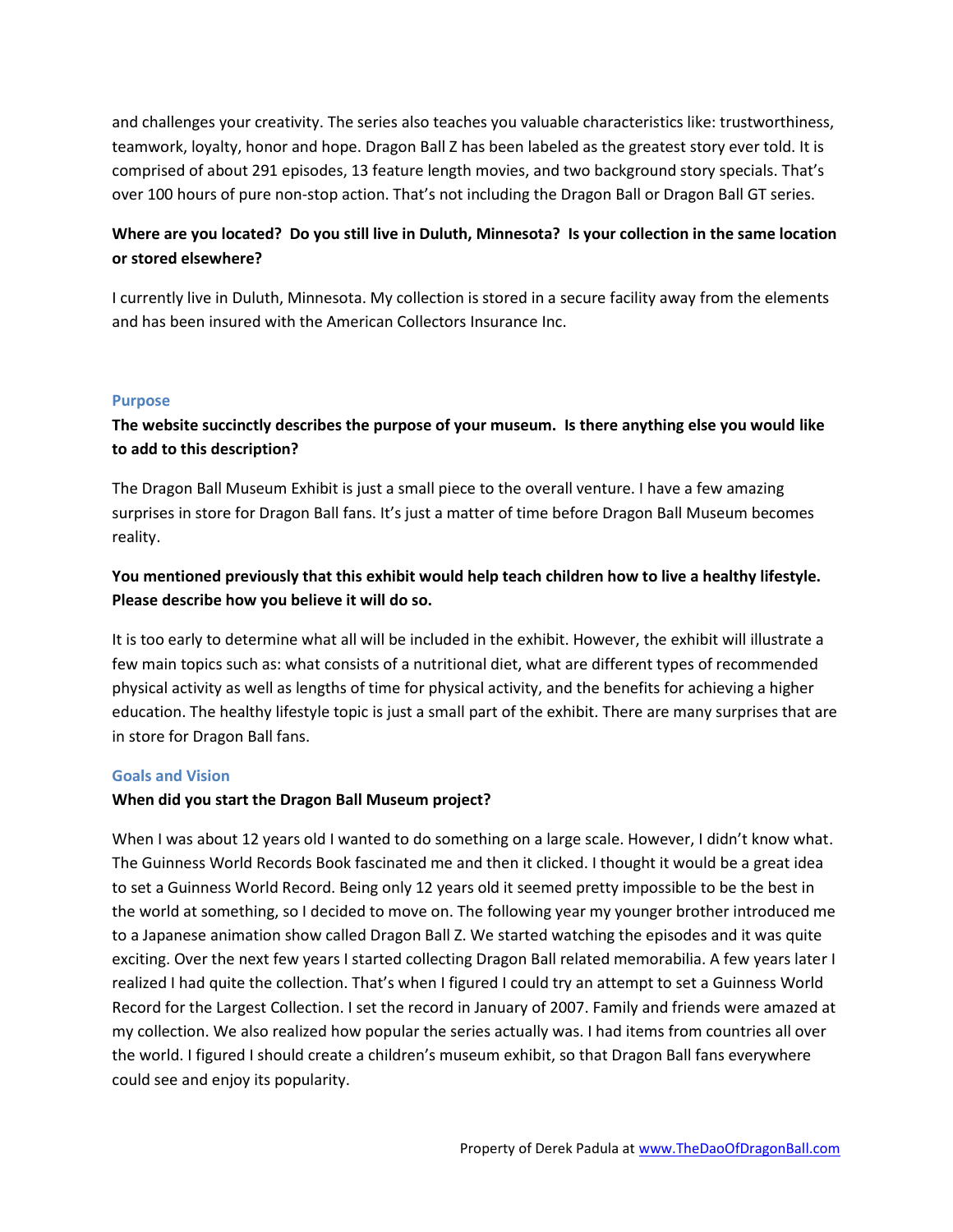## **Why did you start the project? What motivates you to create this museum and exhibit?**

I have a couple of reasons for my motivation about my exhibit. First, for the last 25 years the Dragon Ball trilogy has been shared by millions of fans. It has hit number one in many countries including: the United States, Japan, France, Spain, Hong Kong, and Mexico. I want to commemorate the Dragon Ball trilogy, so future generations can experience this amazing legend. Second, I want to inspire people to live a healthy lifestyle by: maintaining a nutritional diet, participating in physical activity, and pursuing a higher education. All topics are interconnected in the Dragon Ball world! By using a popular brand children will have a better chance of understanding the educational information.

## **What are the long-term goals of the Dragon Ball Museum?**

Currently, I have a limited license agreement with the company FUNimation for the rights of Dragon Ball Museum's Web site. My goal is to achieve a full license agreement with Toei Animation for the rights to create a Dragon Ball related exhibit, without legal complications. At this time I am not at liberty to use the copyrights and trademarks of Dragon Ball set forth by Toei Animation for a physical museum exhibit. A representative from FUNimation is working on a possible license agreement with Toei Animation for me. However, these legal issues take time, so patience is essential.

Once a license agreement is constructed the project will be in full force. Fundraising and awareness will be the main topics and once we hit our financial goal the exhibit will then be created. The creation process can takes months or even years. This process will be captured and posted on the Dragon Ball Museums Blog, so fans can see how museum exhibits are created from concept to reality. While the exhibit is being created the next step is to determine the touring schedule. Any museum has the potential to host the exhibit. Once the schedule is set and the exhibit is completed the tour will then commence! Exhibit tours can last anywhere from 5 to 10 years! It depends on how many museums host the exhibit.

Upon completion of the tour, around the nations museums and possible the world, I plan on having a permanent location for Dragon Ball Museum. There will be a permanent location somewhere in the world where Dragon Ball Museum can be promoted and experienced for future generations.

# **How do you think fans will respond to this exhibit?**

Dragon Ball fans range from children to adults. It's been around for quite sometime now and its popularity continues to grow. My exhibit will appeal to every generation, not just children. Dragon Ball fans from all ages will enjoy what the exhibit has to offer. Also, there will be subjects that will impress the best of critics.

### **Do you have plans or goals to take this exhibit to Japan, the birthplace of Dragon Ball?**

There is no limit as to where I would take the Dragon Ball Museum exhibit. Again, the demand for the exhibit will determine where the exhibit will be hosted. I think it would be a great idea to take the exhibit to Japan, China, and possibly Europe!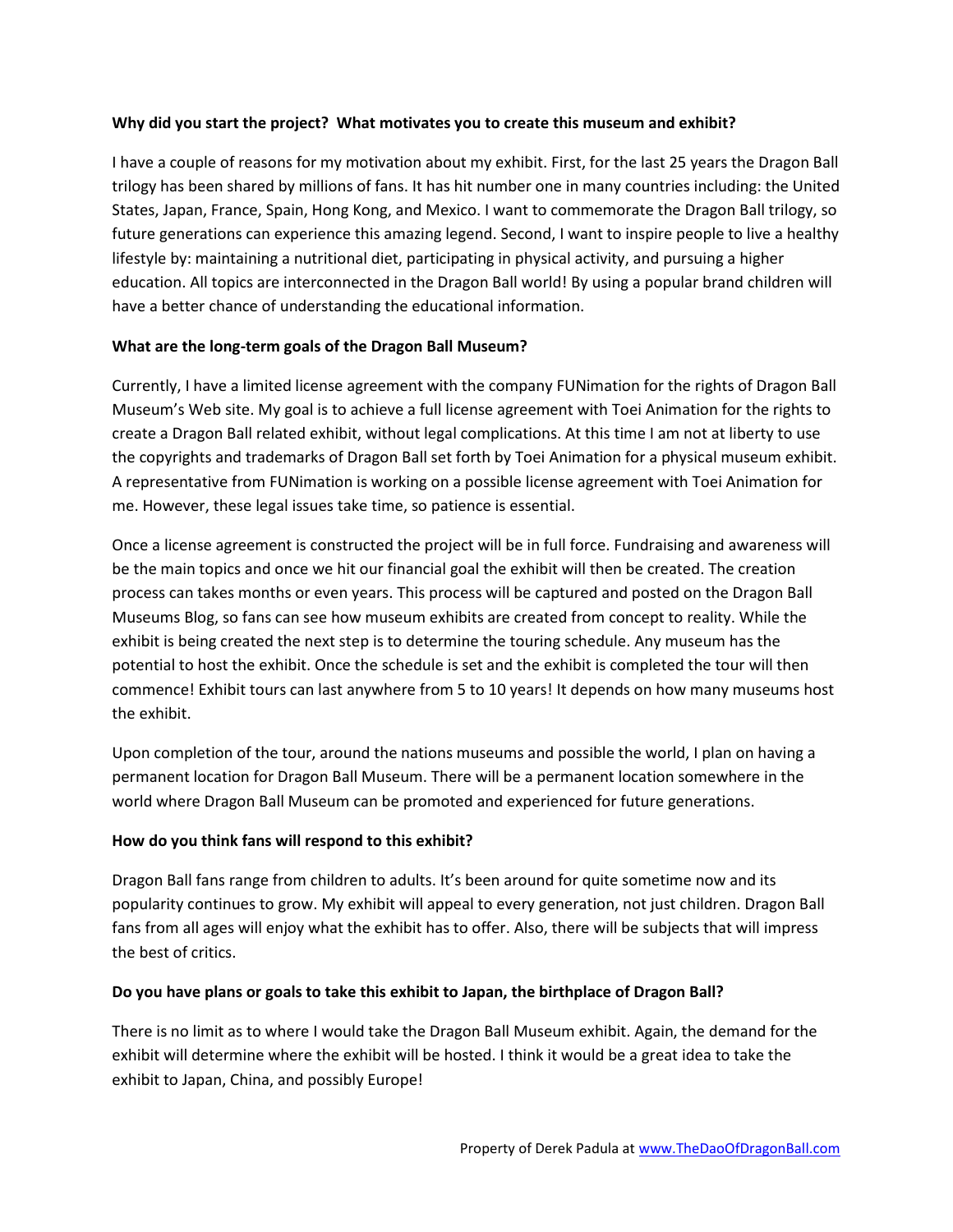## **If Akira Toriyama heard of this exhibit, what do you think he might do or say?**

It's about time! What a great idea. A place where fans from across the world can remember and new generations can experience the world of Dragon Ball.

## **Logistics**

# **How many museums do you plan to show this exhibit in, and will it only be in the United States? If so, then in which cities?**

I've contacted numerous museums across the country about my Dragon Ball exhibit. At this point we are in the conceptual stage and are patiently waiting on the licensing agreement from Toei Animation. There is no limit on the number of museums that could potentially host the exhibit. The demand for the Dragon Ball exhibit will determine which cities will host the exhibit, nationally or worldwide. The best advise for Dragon Ball fans is to talk with your local museums and encourage them to bring the Dragon Ball exhibit to their city. As of now I have contacted the following museums: Boston Children Museum, Museum of Nature & Science of Texas, Children's Museum of Houston, Children's Museum of Indianapolis, Children's Museum of Manhattan, Miami Children's Museum, Chicago's Children's Museum, Children's Museum of Los Angeles, The Children's Museum Seattle, The Science and Children's Museums of Minnesota, The Please Touch Museum and The Franklin Institute of Philadelphia. There is no guarantee that each of these museums will host the Dragon Ball exhibit.

# **Have the museums you wish to display in been contacted? If so, how much might such an exhibit cost? And how much do you think tickets would be priced for?**

As stated previously I've contacted numerous museums across the country. Museum exhibit costs range from tens of thousands of dollars to multimillions of dollars, depending on the quality and size of the exhibit. I am estimating the budget range for the Dragon Ball exhibit will be from five hundred thousand to one million dollars. At this point it is too early to estimate a ticket price, however, it is my goal for every Dragon Ball fan be able to experience the exhibit.

### **Would you also consider non-museum venues such as anime conventions or gaming conventions?**

I would definitely consider any interested venue. If there is enough demand, the Dragon Ball exhibit will be there!

### **Is the collection currently on display? If so, then where?**

Not at this time, but hopefully in the future!

### **Do you have a schedule of places the show will tour?**

Not at this time. Once the creation stage of the exhibit has been started the touring schedule will then be created. This information will be posted on the Dragon Ball Museums Blog. Be sure to check www.dragonballmuseum.com for updates and touring schedule.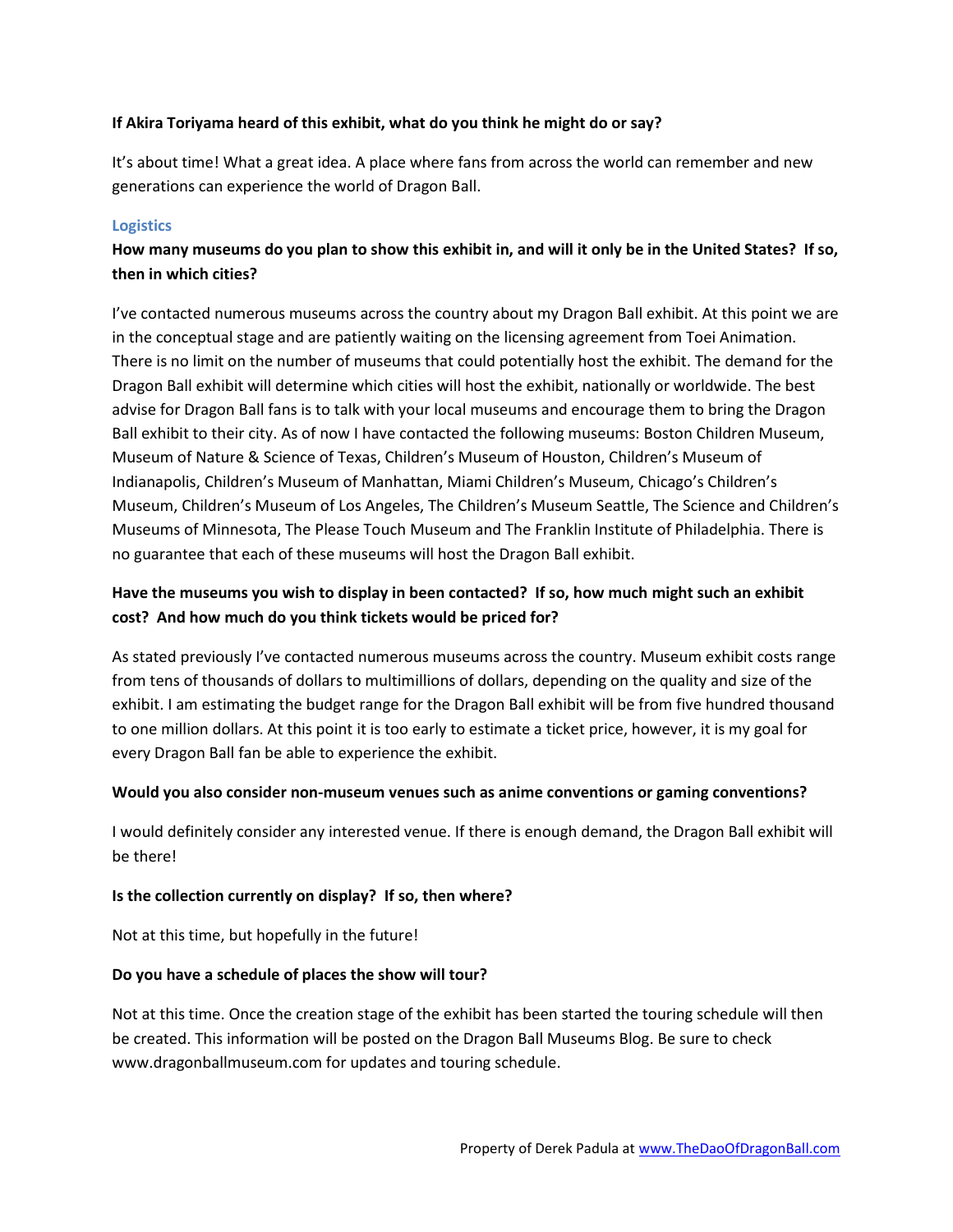#### **Inventions and Product Line**

# **Please tell me a bit more about your invention and product line that is described on your website. What do you have planned for the Dragon Ball community?**

Due to legal issues I am not able to reveal my Dragon Ball inspired product line at this time. However, in the near future, you will soon be able to experience my vision. It has taken me over seven years, countless hours, tens of thousands of dollars to develop my product line for the public to enjoy. I guarantee that you will not be disappointed.

Again, I have a few amazing projects in store for the Dragon Ball community. However, it's only been me up to this point and I need some help. Attention Dragon Ball fans and professionals, I need your support. I am interested any help you can give, whether it's a donation of your expertise, time, sponsorship, or other monetary means, no gift is too small. You can contact me at mike@dragonballmuseum.com. For donations please visit the Exhibit Page on the Dragon Ball Museum Web site.

### **Consulting**

# **You also have a consulting business to find specific Dragon Ball related items on the Internet. Please tell me about this.**

As a collector in general I have found that, over time, it is difficult to locate original authentic memorabilia. I have about 14 years of experience in collecting Dragon Ball related items and I want to offer my expertise, resources, and experiences to collectors worldwide. Also, fraud is a factor of life and by knowing what to look for I try to prevent collectors from becoming victims. An authentic Dragon Ball item may be worth anywhere from \$10 - \$5,000 depending on the rareness.

### **Have you been requested to find or actually found any unusual or notable items?**

You won't believe the wacky Dragon Ball related items I have come across. One of my favorite items is a Master Roshi tissue dispenser. Maser Roshi is a Dragon Ball character that gets nosebleeds, so naturally the tissues are dispensed through his nose! Another favorite item is a working Scouter walkie-talkie. A Scouter is a communication device that shows your enemy's strength before combat and if you aren't strong enough for battle you can radio for help. (I've included a picture of both of these items.)

### **Room for Other Comments**

# **Please make any other comments you would like to make in the space below. And thank you for your time!**

I am still waiting to hear from Toei Animation on a licensing agreement. If anyone from Toei Animation wants more information on my project or wants to get in touch with me please email me at mike@dragonballmuseum.com or call me at 218-343-5645.

Accredited professionals, arranging from the following groups but not limited to, will provide all educational material, exhibit production, and special projects: University of Minnesota Duluth, Mayo Clinic Rochester Minnesota, Jan Crocker LLC, Popular Mechanics Magazine, and various others.